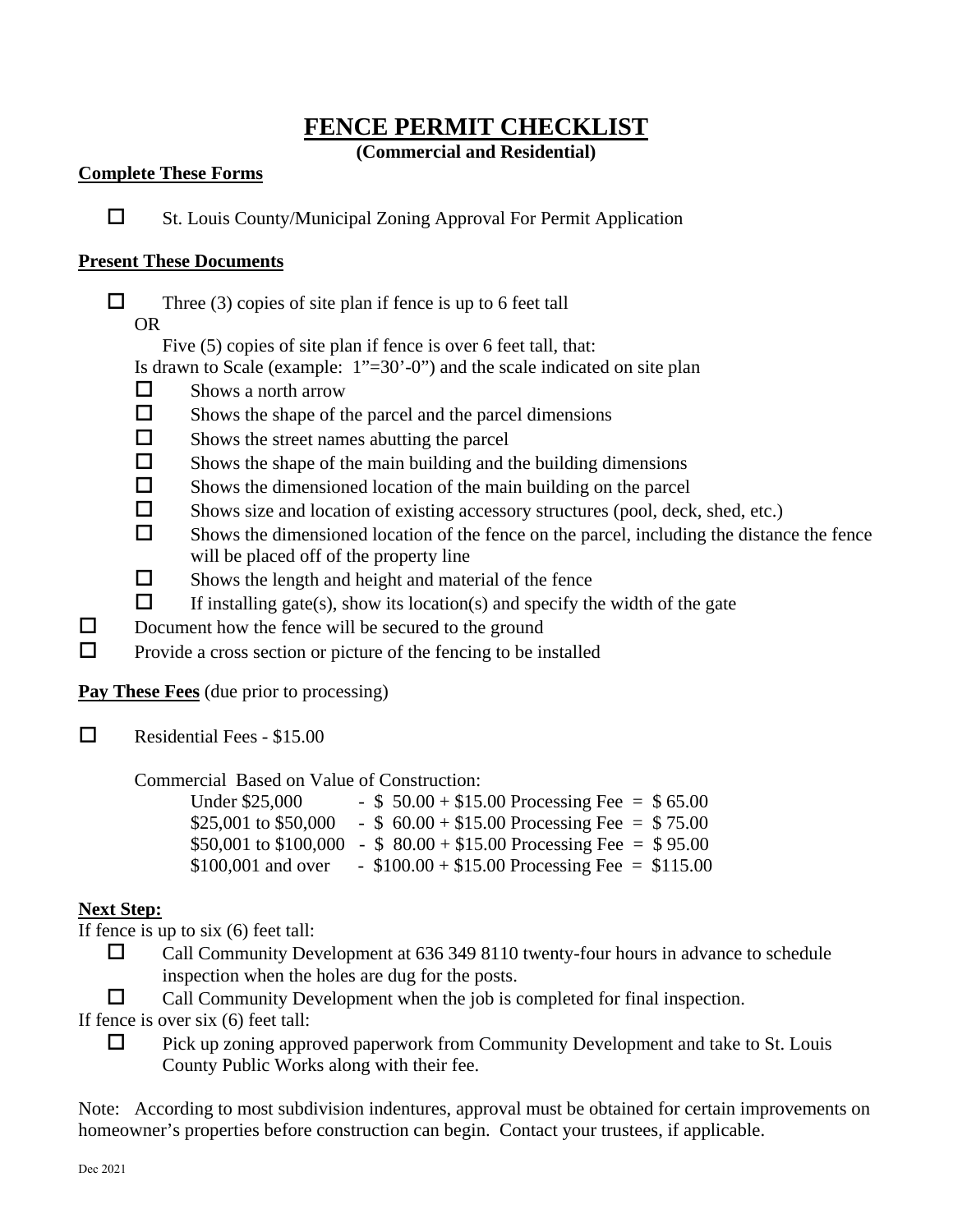# **ARTICLE VI Fencing**

#### **Section 425.200: PURPOSE [R.O. 2009 § 462.010; Ord. No. 3001 § 1, 12-23-2008]**

This Article contains the regulations for any Fencing installed, constructed, or erected within the City. These regulations may be supplemented and qualified by additional general regulations appearing elsewhere in this Code which are incorporated as part of this Article by reference.

#### **Section 425.210: REQUIREMENTS [R.O. 2009 § 462.020; Ord. No. 3001 § 1, 12-23-2008]**

- A. Fencing Regulation, In General.
	- 1. Fencing shall be constructed with the structural or supporting members facing toward the area to be enclosed or in such a manner as to present the least conspicuous view of these members to the public as reasonably determined by the Director.
	- 2. Fencing shall not be greater than six (6) feet in overall height, except as otherwise provided in this Article.
	- 3. Fencing shall be located on or inside the Rear and/or Side Lot Lines and shall not extend towards the Street beyond the Front Elevation Line of the Principal Building, except as otherwise provided for within this Article. For these purposes, the Front Elevation Line of a Principal Building on a Corner Lot shall be deemed to be where the main front entrance to the Principal Building is located.
	- 4. Fencing four (4) feet or less in height may be considered by the Director beyond the Front Elevation Line of the Principal Building into the Front Yard if deemed necessary for safety concerns related to water features; bodies of water, such as Detention/Retention Areas, ponds, or lakes, Retaining Walls, etc. or as otherwise required under an applicable code or law.
	- 5. Notwithstanding anything to the contrary, Fencing shall not be constructed on any portion of a Lot within thirty (30) feet of an Intersection.
	- 6. Fencing must be kept in good repair and properly preserved. The Property owner shall repair, paint, remove, or otherwise attend to any Fencing if it becomes unsightly or a menace to public health, safety, and welfare.
	- 7. Allowable materials for Fencing, except where otherwise provided for in this Code, may include wood, plastic or other synthetic materials, woven fabric, chain-link, or masonry elements.
	- 8. The replacement of existing damaged Fencing, including the height, material, and location of original construction, shall not be prohibited by any provision within this Article.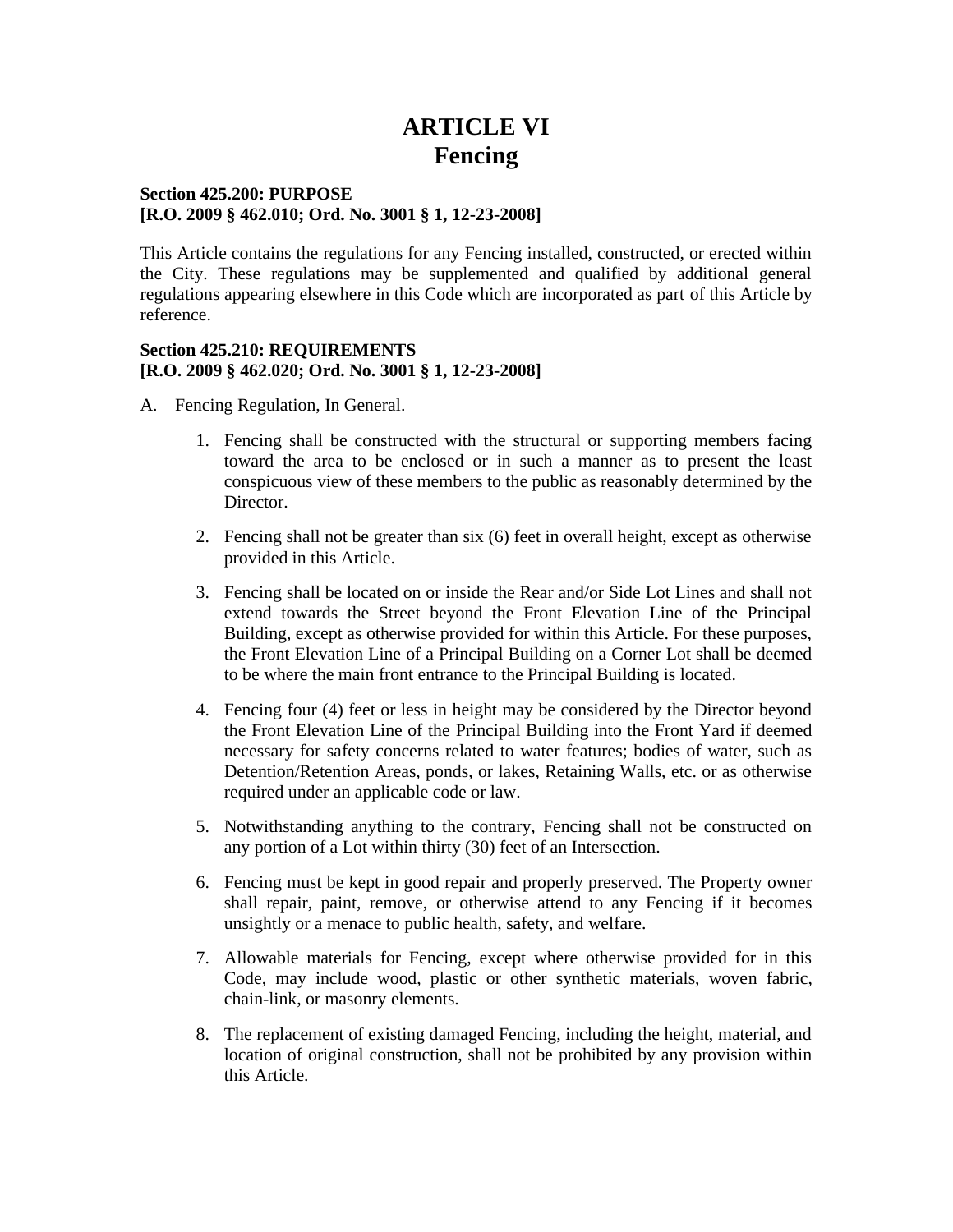- B. Additional Regulations. Fencing on any Lot used for Non-Residential Uses or Multi-Family Dwellings shall further be regulated as follows:
	- 1. Fencing in excess of six (6) feet may be permitted by Director after giving due consideration to the public safety, health, and welfare and the security of the Property, or as otherwise provided within this Section.
	- 2. Blind Fencing for Outdoor Storage Areas or Bins, where required within this Code, may exceed six (6) feet in overall height to block and shield visibility of Outdoor Storage Areas and Bins from the adjacent Streets or properties. The materials used for Blind Fencing shall be of high durability and quality and require low maintenance. Any Fencing constructed of chain-link with slats used to screen Outdoor Storage Areas or Bins must be vinyl-coated in an earth-tone, black, or green color. [Ord. No. 3851, 8-23-2018]
	- 3. Where Fencing constructed of chain link is needed to enclose an approved outdoor recreational activity to protect participants and the public, it shall be vinyl-coated and the height of the Fencing shall not exceed ten (10) feet and, if necessary for additional protection, netting suspended beyond the height of the Fencing may be permitted by the Director.
	- 4. Dumpster areas shall be enclosed with Blind Fencing, as follows.
		- a. Where dumpster areas are visible from the Street, the Blind Fencing shall be constructed of masonry elements, except for the gate which shall be constructed of wood, vinyl, or vinyl-coated chain-link with slats, and if possible oriented away from direct view from the Street.
		- b. Where dumpster areas are not visible from the Street, Blind Fencing may be constructed of non-masonry elements, including vinyl-coated chainlink Fencing with slats.
	- 4. Fencing may extend beyond the Front Elevation Line of the of the Principal Building in the "IP-1" District where the Director deems it necessary for the operation of business.
- C. Farming Exception. Fencing on any Lot used for Farming purposes may be located on or within any Lot Line.
- D. Special Use Permit. Fencing not in compliance with this Article may be approved under a Special Use Permit.
- E. Permit Required, When. The construction, installation, or erections, of any Fencing will require a permit to be reviewed by the Director for compliance with this Article, except for Fencing less than four (4) feet in height used to protect garden areas shall not require a permit or the normal maintenance and repair or the replacement of non-structural members (posts).